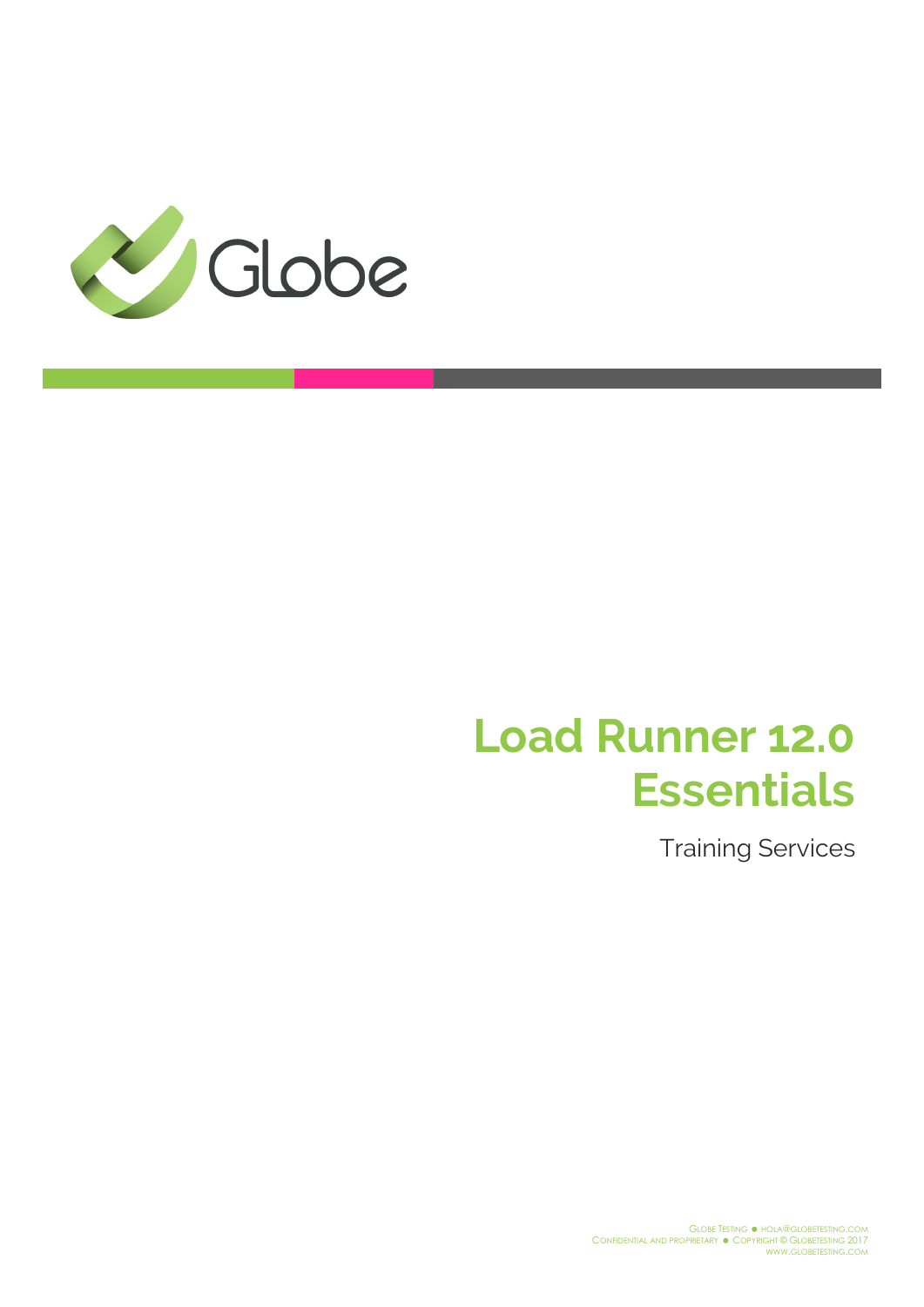

## **Contents**

| $\mathbf 1$    |      |                                                                                                      |  |
|----------------|------|------------------------------------------------------------------------------------------------------|--|
|                | 1.1  |                                                                                                      |  |
|                | 1.2  |                                                                                                      |  |
|                | 1.3  |                                                                                                      |  |
|                | 1.4  |                                                                                                      |  |
| $\overline{c}$ |      |                                                                                                      |  |
|                | 2.1  |                                                                                                      |  |
|                | 2.2  |                                                                                                      |  |
|                | 2.3  |                                                                                                      |  |
|                | 2.4  |                                                                                                      |  |
|                | 2.5  |                                                                                                      |  |
|                | 2.6  |                                                                                                      |  |
|                | 2.7  |                                                                                                      |  |
|                | 2.8  |                                                                                                      |  |
|                | 2.9  |                                                                                                      |  |
|                | 2.10 |                                                                                                      |  |
|                | 2.11 |                                                                                                      |  |
| 3              |      |                                                                                                      |  |
|                | 3.1  |                                                                                                      |  |
|                | 3.2  |                                                                                                      |  |
|                | 3.3  |                                                                                                      |  |
|                | 3.4  |                                                                                                      |  |
|                | 3.5  |                                                                                                      |  |
|                | 3.6  |                                                                                                      |  |
|                | 3.7  |                                                                                                      |  |
|                | 3.8  |                                                                                                      |  |
|                | 3.9  |                                                                                                      |  |
|                | 3.10 |                                                                                                      |  |
|                | 3.11 | Module 11: Using the Advanced Scripting Techniques for Vuser Scripts _____________________________ 8 |  |
|                | 3.12 |                                                                                                      |  |
|                | 3.13 |                                                                                                      |  |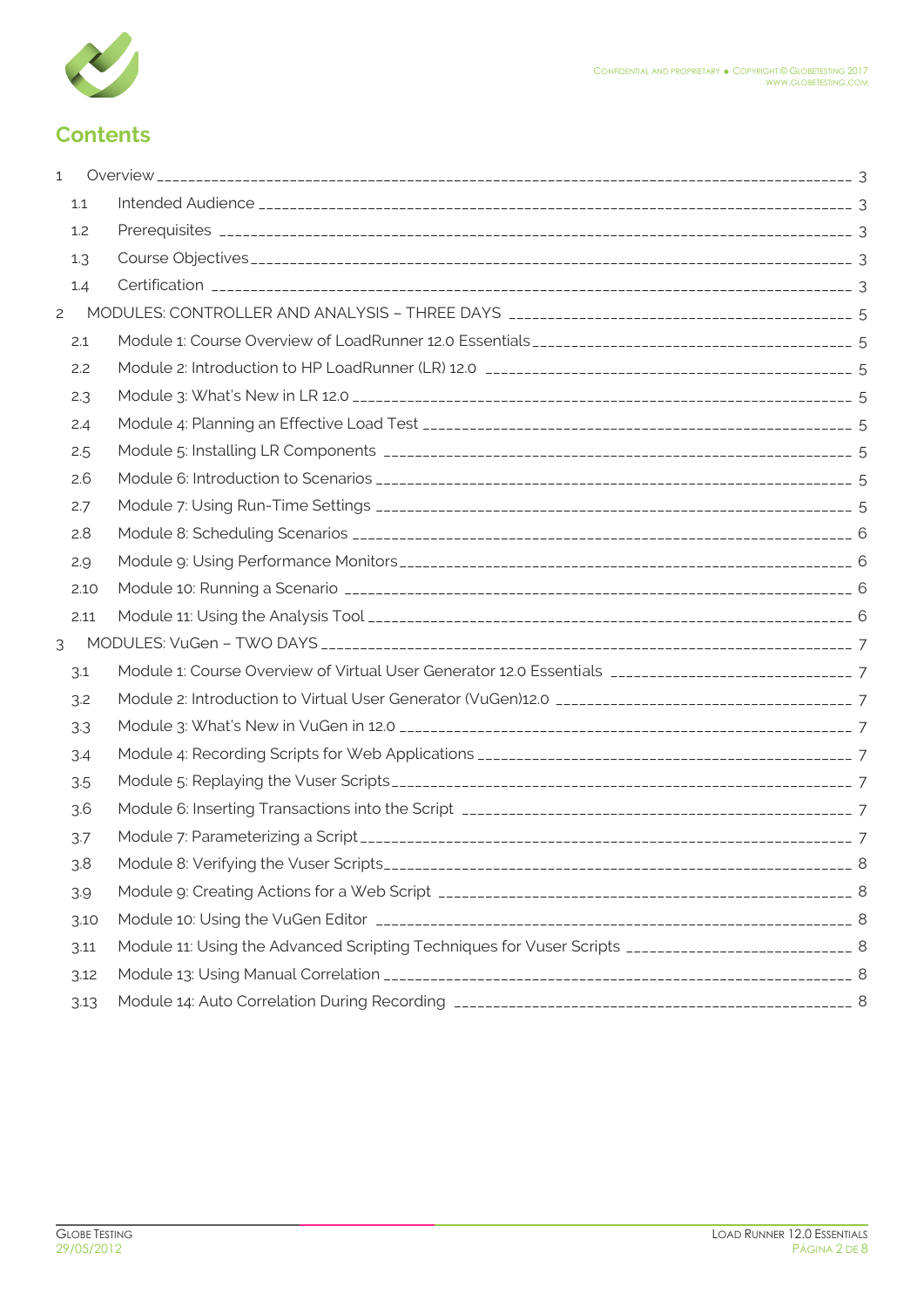

#### <span id="page-2-0"></span>**1 Overview**

This five-day course introduces students to LoadRunner 12.0. The course covers topics about the Virtual User Generator (VuGen), Controller, and Analysis tools. This course is designed to give you a foundation in basic load testing tasks. You create and run load test scenarios using the Controller. The Analysis tool is used to analyze load test results. You learn to work with the graphs to display data after a test is executed.

The hands-on labs are designed to provide you with the knowledge necessary to create scripts in VuGen, execute scenarios in the Controller, and view the results in the Analysis tool. The course consists of focused, task-oriented lectures, text, and a series of detailed hands-on labs to teach the course material to the student. The hands-on labs use version 12.0 of the software.

#### <span id="page-2-1"></span>**1.1 Intended Audience**

This course is recommended for:

- Quality Assurance and Performance Engineers
- Users of LoadRunner who need to create scripts to load test their web applications
- Executives involved in any aspect of the load testing process

Duration: 5 days Software Version: 12.0

#### <span id="page-2-2"></span>**1.2 Prerequisites**

Working knowledge of:

- **Windows**
- Websites and browsers
- Fundamental understanding of C, programming is helpful, but not required

#### <span id="page-2-3"></span>**1.3 Course Objectives**

After completing this course, you should be able to:

- Identify the information that you need for load testing
- Identify the components of LoadRunner (LR)
- Apply the recommended workflow to create a basic LR scenario
- Assign scripts, run-time settings, performance monitors, Load Generators (LGs), and Virtual User (Vusers) to a LR scenario based on your load testing goals
- Perform a load test on your application by running a scenario
- Record scripts in the web environment using the Virtual User Generator (VuGen)
- Measure steps and business processes using transactions
- Parameterize scripts to vary user input data
- Customize scripts by adding VuGen and basic C language functions
- Correlate scripts to process server-generated data

#### <span id="page-2-4"></span>**1.4 Certification**

HP0-M99 Advance LoadRunner and Performance Center 11.x ASE

Related Courses

Protocol Library for LoadRunner 11.x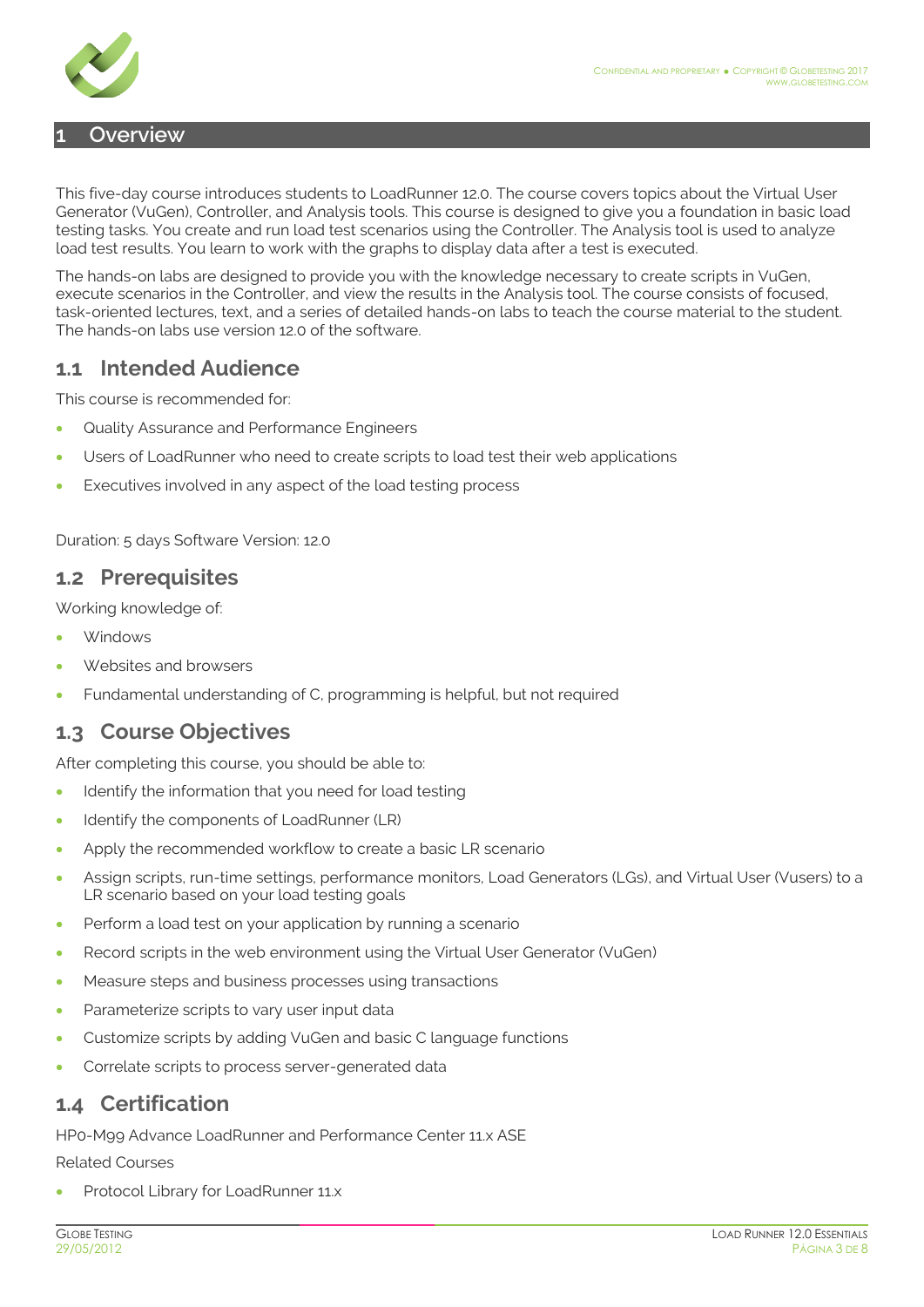

- **Advanced Analysis for LoadRunner 11.x**
- Performance Center 12.0 Essentials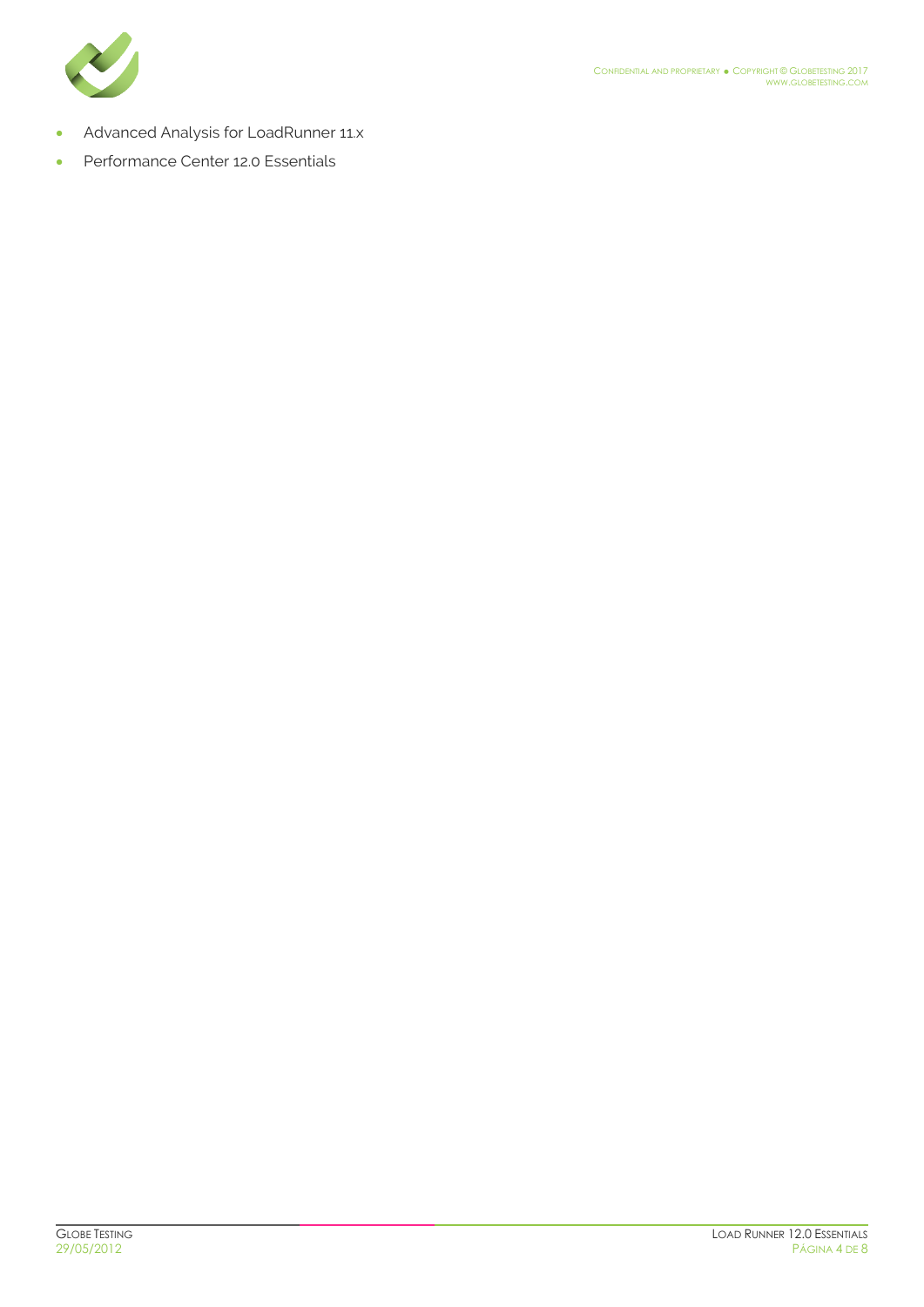

#### <span id="page-4-0"></span>**2 MODULES: CONTROLLER AND ANALYSIS – THREE DAYS**

#### <span id="page-4-1"></span>**2.1 Module 1: Course Overview of LoadRunner 12.0 Essentials**

- Identify the contents and objectives of the course
- Define the class schedule and class logistics
- Identify the related courses
- Discuss the lab environment details

#### <span id="page-4-2"></span>**2.2 Module 2: Introduction to HP LoadRunner (LR) 12.0**

- Explain the need for load testing
- Describe various types of performance test objectives
- Identify the steps of the LR methodology
- Define a scenario in the context of LR
- Identify strategies for creating effective scenarios

#### <span id="page-4-3"></span>**2.3 Module 3: What's New in LR 12.0**

- Identify the key new features of LR 12.0, including: o Enhanced mobile testing
- o Continuous testing
- o Deploying Load Generators (LGs) in the cloud
- o Building a community
- o Communication interface enhancements
- o User experience and miscellaneous enhancements

#### <span id="page-4-4"></span>**2.4 Module 4: Planning an Effective Load Test**

- Define measurable goals for your load test
- Gather preliminary information before load testing your system
- Organize system information effectively
- Use gathered information to plan load tests

#### <span id="page-4-5"></span>**2.5 Module 5: Installing LR Components**

- Describe the LR architecture
- Determine where to install the LR components
- Identify the software and hardware required for installation
- Troubleshoot LG connectivity issues
- Configure the Network Virtualization (NV) settings

#### <span id="page-4-6"></span>**2.6 Module 6: Introduction to Scenarios**

- Describe the elements of a LR scenario
- Explain the basic steps for creating a scenario
- Configure a LG in the scenario

## <span id="page-4-7"></span>**2.7 Module 7: Using Run-Time Settings**

– Define run-time settings for load testing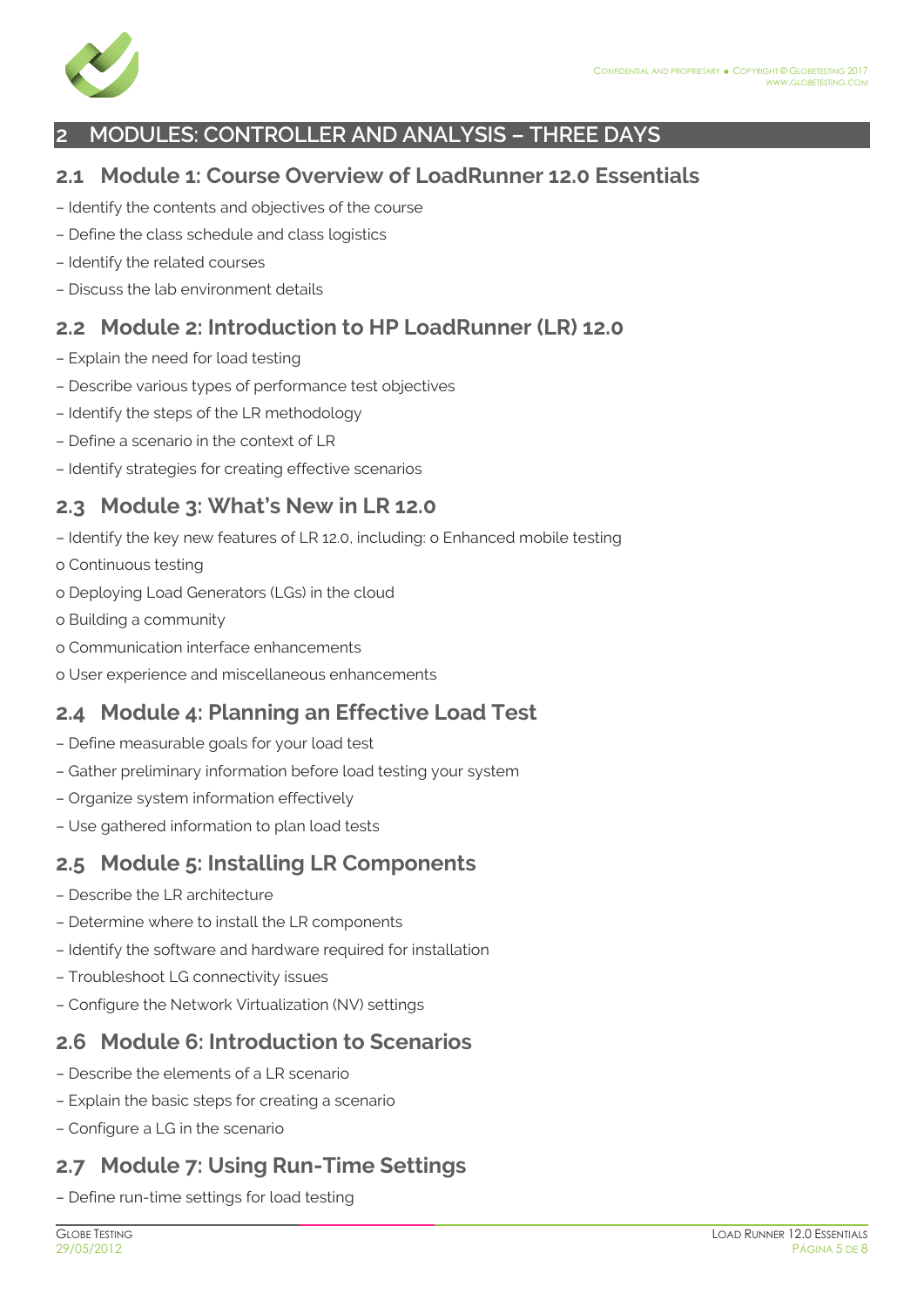

- Describe the difference between run-time settings for scripts and scenarios
- Configure run-time settings based on load testing goals

#### <span id="page-5-0"></span>**2.8 Module 8: Scheduling Scenarios**

- Configure scenario scheduling
- Describe the scheduling by scenario and by group options
- Describe the real-world schedule and basic schedule run modes
- Manage schedules using the actions grid and the scenario interactive graph
- Stop a scenario

#### <span id="page-5-1"></span>**2.9 Module 9: Using Performance Monitors**

- Describe the value of performance monitors
- Select performance monitors to achieve load test goals
- Add measurements for performance-based goals

#### <span id="page-5-2"></span>**2.10 Module 10: Running a Scenario**

- Prepare for a scenario run
- Define the scenario running process
- Identify the best practices for running a scenario efficiently
- Run a scenario
- Discuss common run-time errors

#### <span id="page-5-3"></span>**2.11 Module 11: Using the Analysis Tool**

- Describe the analysis tool and the categories of analysis graphs
- Describe the value of analyzing results
- Use graphs to display data
- Describe graph data and raw data
- Apply granularity to many graphs, merge graphs, and perform auto-correlation
- Use service-level agreement (SLA) reports
- Run report generation utilities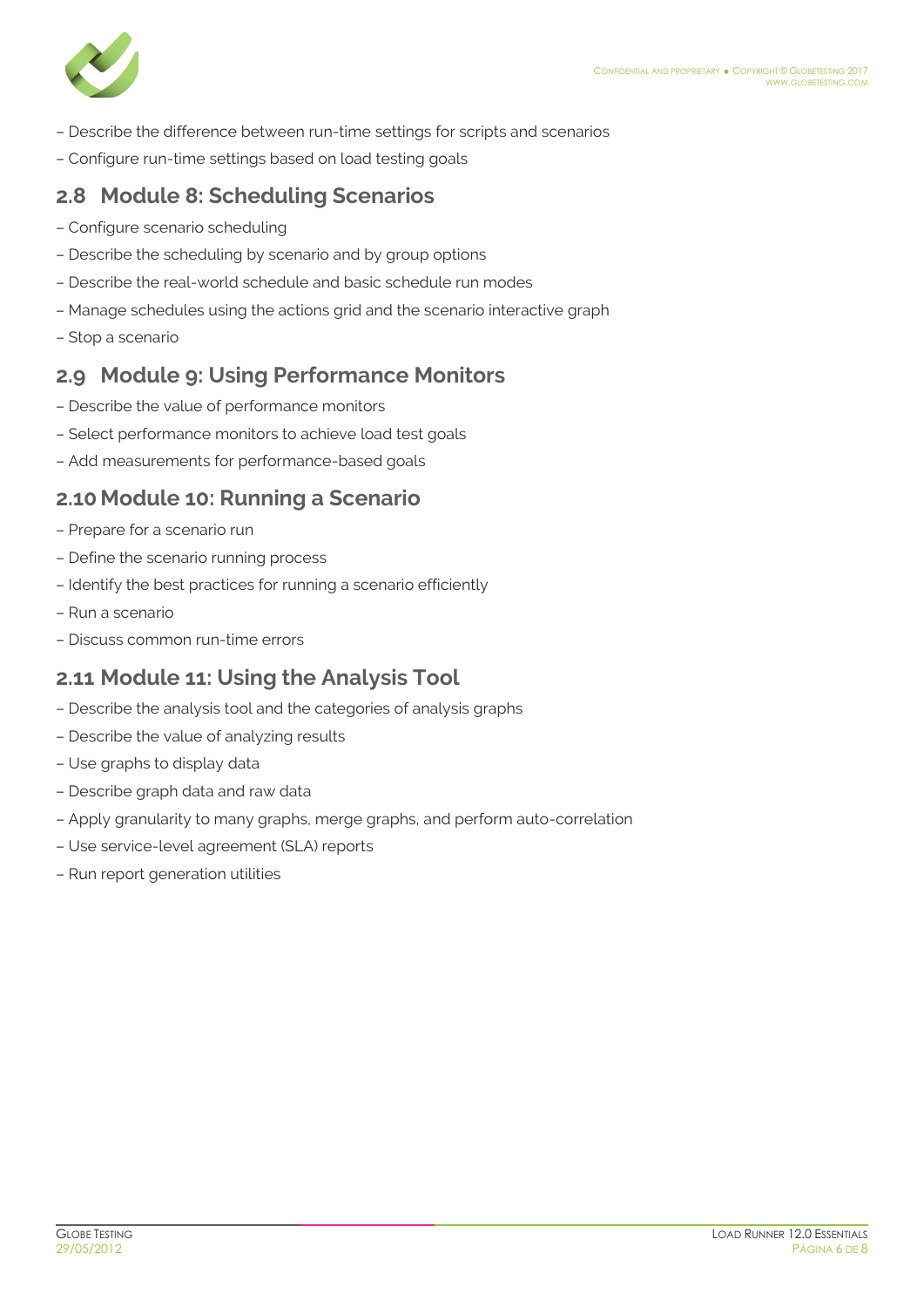

#### <span id="page-6-0"></span>**3 MODULES: VuGen – TWO DAYS**

#### <span id="page-6-1"></span>**3.1 Module 1: Course Overview of Virtual User Generator 12.0 Essentials**

- Identify the contents and objectives of the course
- Define the class schedule and class logistics
- Identify the related courses
- Discuss the lab environment details

#### <span id="page-6-2"></span>**3.2 Module 2: Introduction to Virtual User Generator (VuGen)12.0**

- Define Virtual User (Vuser) and VuGen
- Explore the new look and feel of the VuGen UI
- Explain how to use the step navigator and solution explorer
- Discuss the script workflow
- Create scripts using VuGen
- Record business processes with VuGen

#### <span id="page-6-3"></span>**3.3 Module 3: What's New in VuGen in 12.0**

- Explore the new look and feel of the VuGen UI
- Describe the user experience and protocol enhancements
- Build a community and describe the concept of flexible delivery

#### <span id="page-6-4"></span>**3.4 Module 4: Recording Scripts for Web Applications**

- Access and use the protocol advisor for recording
- Create VuGen scripts by recording user steps
- Save scripts in HP Application Lifecycle Management (ALM)
- Create a Vuser script template
- Create business process report

## <span id="page-6-5"></span>**3.5 Module 5: Replaying the Vuser Scripts**

- Recognize the debugging tools available in VuGen
- Identify and configure the appropriate web run-time settings for replaying scripts
- Replay and debug the script in VuGen

## <span id="page-6-6"></span>**3.6 Module 6: Inserting Transactions into the Script**

- Explain the use of transactions in a script
- Add a transaction into a script during recording
- Insert a transaction into a script after recording

#### <span id="page-6-7"></span>**3.7 Module 7: Parameterizing a Script**

- Define parameterization
- Determine when to parameterize a script
- Create and modify parameter lists
- Create new parameters